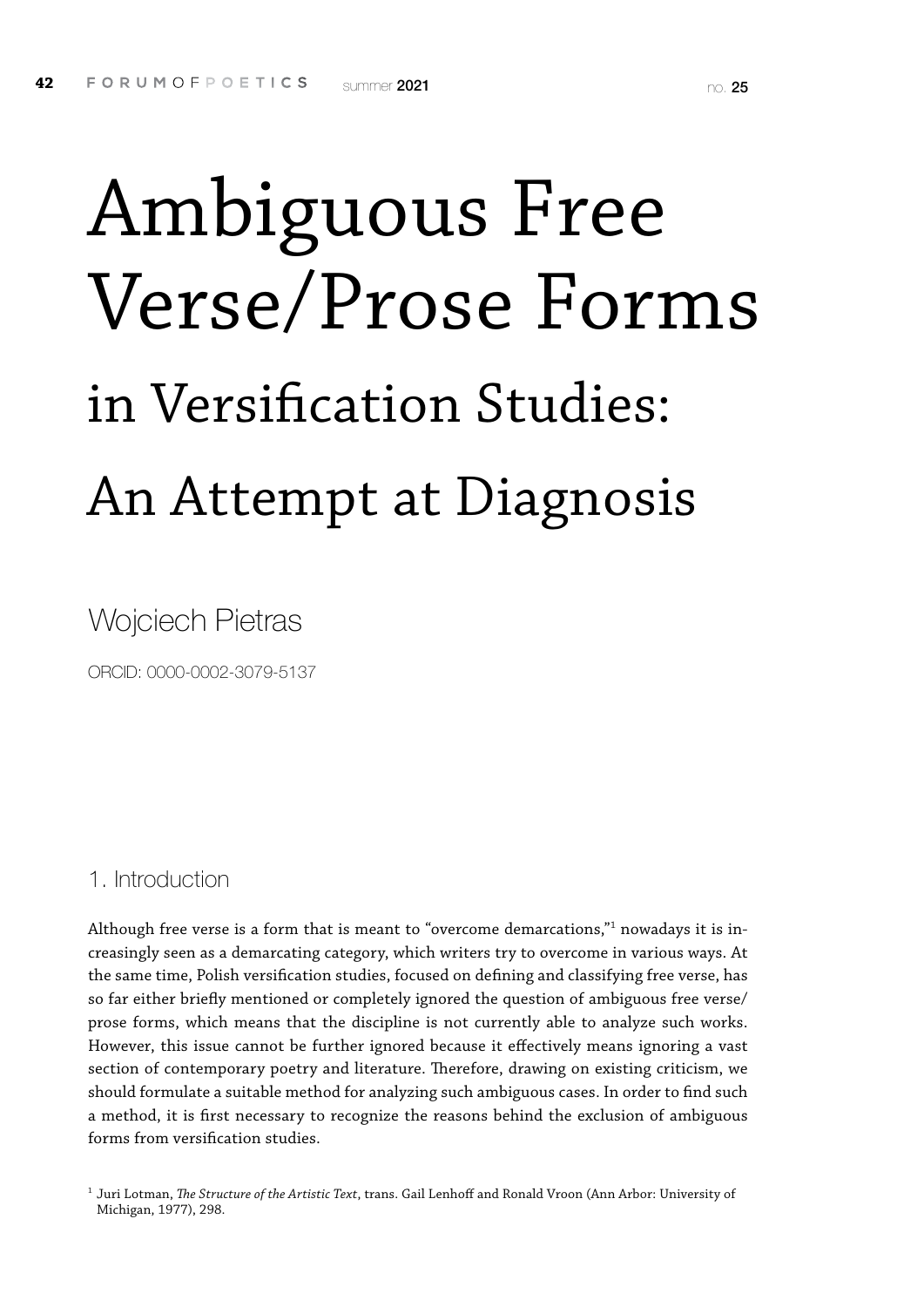#### 2. Invisible ambiguous forms: Possible causes

The main reason why ambiguous free verse/prose forms have not yet been the subject of systematized research appears to be as follows: all Polish approaches to the free verse poem, either as a separate subsystem or as a form that meets the general definition of the poem, are (more or less explicitly) based on the categorical opposition between prose and free verse, which in many cases is further embedded in the opposition between prose and poetry. Consequently, formulating the definition of the (free verse) poem effectively involves demonstrating that it is fundamentally different from prose. The more precisely researchers describe the mechanisms and unique nature of the free verse poem, the more they distinguish it from prose, understood both as a method of delimitation and a stylistic variety of language.

The second reason becomes visible once we adopt the following assumption: ambiguous free verse/prose texts need to be recorded, because their essence lies in their unique layout. The reasons behind this approach, supported by analyses of specific examples, can be found elsewhere.2 As we know, the majority of canonical Polish works in versification studies demonstrate insufficient interest in the visual aspect of the poem and excessive interest in sound patterning (or more precisely: phonology and prosody). While this has changed in recent years, neither Dorota Urbańska, $^3$  who in her polemic with Adam Kulawik emphasized the role of the layout in the free verse poem, nor Artur Grabowski, who draws attention to unique, visual, aspects of the line,<sup>4</sup> nor Witold Sadowski, who formulated a "graphic" definition (and theory) of the free verse poem,<sup>5</sup> have given up on finding and identifying the aforementioned distinct difference between prose and free verse (Urbańska, Sadowski) or, more generally, between prose and poetry (Grabowski). Thus, the versification turn towards the visual did not involve opening up to the problem of ambiguous forms.

Meanwhile, at least since the end of the 1950s, and definitely in recent years, numerous works which are "graphic" (i.e., are defined by their unique layout) but not in the traditional sense of division into lines have been published, thus questioning the opposition between prose and poetry. Often, these works are nearly devoid of traditional features of the poetic style, or for other reasons cannot be classified as poetry, and as such they also undermine the prose/ poetry division. The three examples quoted below, selected more or less at random and representing genologically diverse texts, shall illustrate this point.

<sup>2</sup> Wojciech Pietras, "Wers na pograniczach wersologii" [Grey areas in versification studies], *Prace Filologiczne. Literaturoznawstwo*, no. 11 (14) (2021): 259–73, https://doi.org/10.32798/pflit.541.

<sup>3</sup> Dorota Urbańska, *Wiersz wolny: próba charakterystyki systemowej* [Free verse poem: Attempt at systematic description] (Warsaw: Instytut Badań Literackich PAN, 1995), 50–51.

<sup>4</sup> Artur Grabowski, *Wiersz: forma i sens* [Poem: form and meaning] (Kraków: Towarzystwo Autorów i Wydawców Prac Naukowych Universitas, 1999), 30, 41, 178–180.

<sup>5</sup> Witold Sadowski, *Wiersz wolny jako tekst graficzny* [Free verse poem as a graphic text] (Kraków: Towarzystwo Autorów i Wydawców Prac Naukowych Universitas, 2004).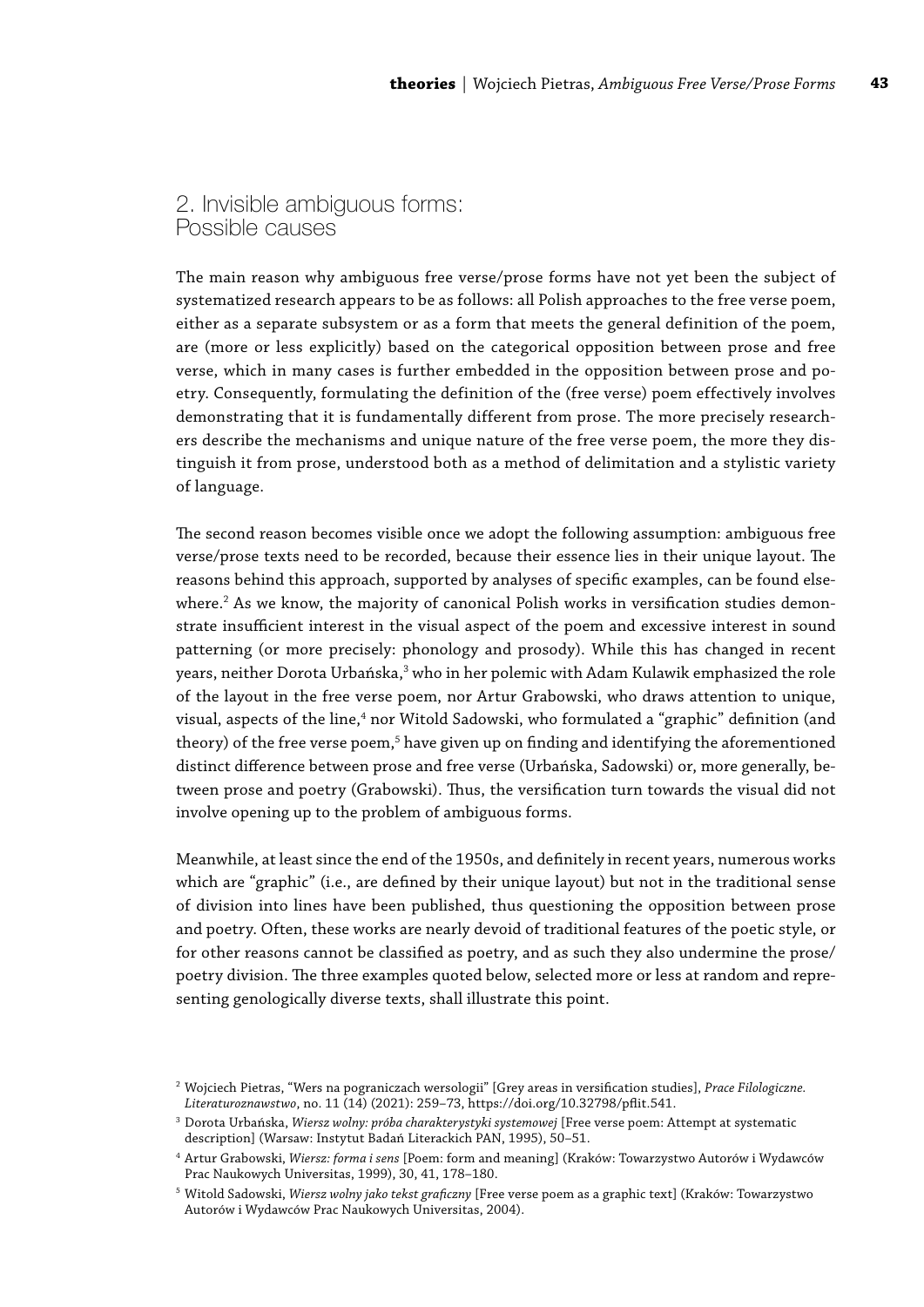#### A.

Potem byłem kochankiem i czytelnikiem Platona Po dłuższej przerwie zostałem oficerem rezerwy Proszę mi wierzyć to nie jest praca łatwa ani nieodpowiedzialna Przede wszytkim nie mogłem sobie poradzić z su-

mieniem które w tej sytuacji zachowuje się agresywnie

Najtrudniej jednak przychodziły rozmowy ze znajomymi

Każdy miał dom i pewne osiągnięcia cywilizacyjne a ja cóż

Then I was Plato's lover and reader

After a long break, I became a reserve officer

Believe me, it is neither an easy nor an

irresponsible job

First of all, I couldn't cope with my conscience which, in this situation, behaves violently

However, the most difficult thing was talking to friends

Everyone had a home and some civilization achievements and me well

#### B.

Najpierw pojawia się ogień na niebie. To rakieta świetlna. Sygnał do ataku. Zaraz potem – strzały. Dachy płoną jak główki od zapałek. Matki wołają dzieci. Zwierzęta płoną żywcem. Chwilę później – krzyki: *Wpered na Lachiw!*

First there is fire in the sky. It's a light rocket.

The signal to attack.

Immediately after – the shots.

Roofs burn like matchsticks. Mothers call their children.

Animals burn alive.

Moments later – the screams: *Wpered na Lachiw!*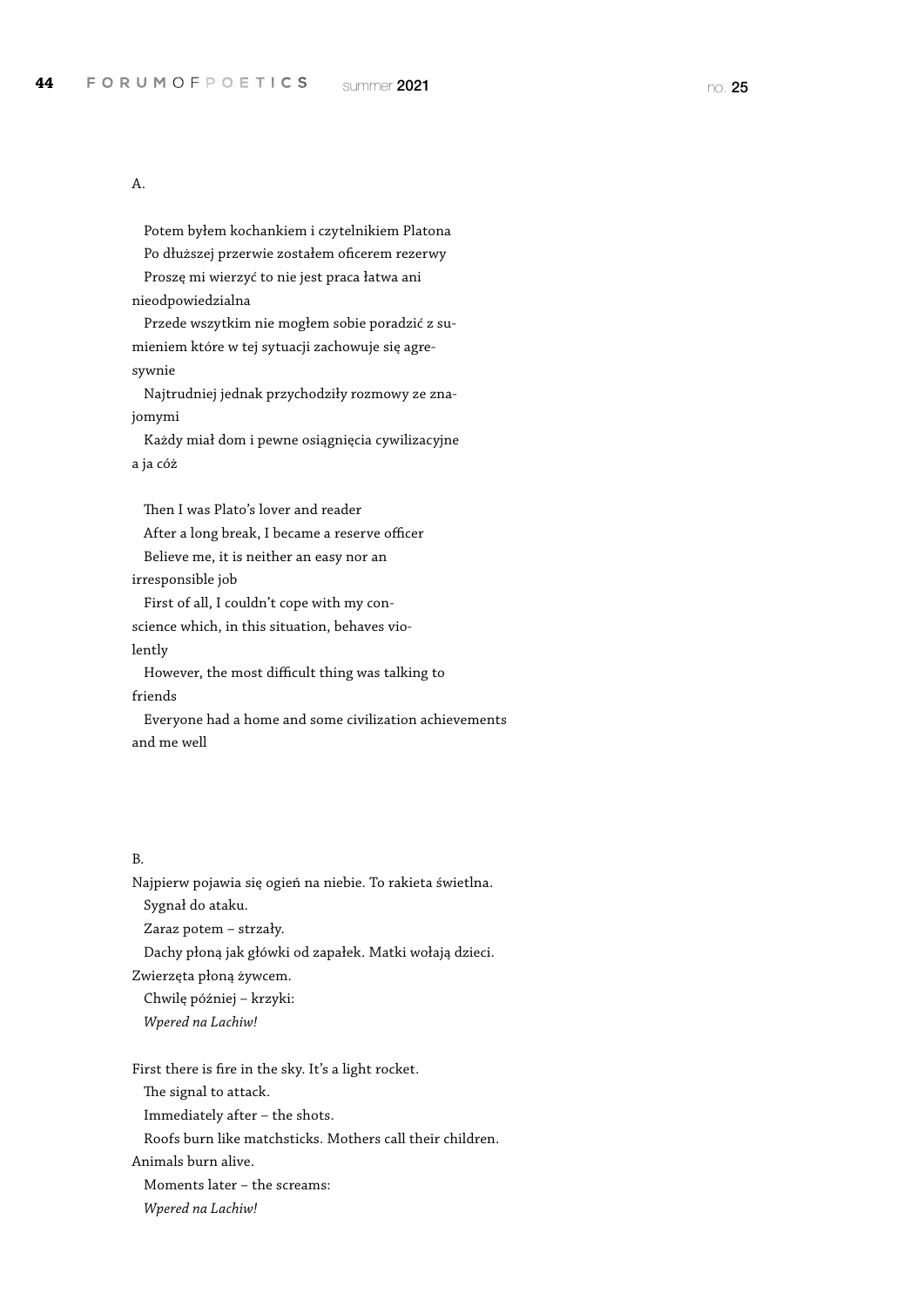C. (mam dialog bardzo fajnie cześć aneta mówi markus cześć markus co słychać źle dlaczego mam spotkanie bardzo ważne i nie mogę mieć lekcja dobrze markus polsce jest bardzo ważny ale twój prace jest ważniejszy)

(I have a dialogue very cool hello aneta it's markus hi markus what's up I have a problem what happened i have a very important meeting and I can't come to my lesson ok markus poland is very important but your job is more important)

Quotation A comes from Marian Grześczak's "Karzeł" [Dwarf[,6 a unique text in *Lumpenpoezje* [Lumpen-poetry], precisely in terms of layout. Some segments exceed the length of one line, and the section that "steps over" to the next line has not been right-aligned, as is the case in the entire collection. As such, they function as paragraphs (each paragraph is a sentence), which intertwine with segments that do not exceed the length of a single line, thus meeting the definition of the free verse poem as a graphic text. The layout, especially against the background of the entire collection, comes across as unique. "Karzeł" is not simply prose, because the lines break, and prose suggests narrative continuity. Indeed, Grześczak's monologue is visually fragmented – it breaks and every now and then comes to an end – and reads like a narrative, like prose, only at times, before it is interrupted when the lyrical I turns shy or hesitant.

Quotation B comes from the reportage Sprawiedliwi zdrajcy [Righteous Traitors].<sup>7</sup> In terms of layout, it could easily be classified as a graphic text, which, however, raises the question of whether a graphic text can be found outside the domain of poetry. Another problem is that later on in the book, the quoted fragment smoothly transforms into prose. The fragment "Roofs burn […]. Mothers call their children. Animals burn alive" is also ambiguous – it can be perceived as a unit that has been broken into two lines, but it can also be read as a single, and therefore very dense and dynamic, paragraph. In such an interpretation, and perhaps especially then, the visual arrangement is not accidental, even though it is not limited to individual lines.

Quotation C comes from Aneta Kamińska's *rozdział 2. / dzień 2* [chapter 2 / day 2].<sup>8</sup> This example demonstrates that unusual graphic arrangement does not consist only in breaking one

<sup>&</sup>lt;sup>6</sup> Marian Grześczak, "Karzeł" [Dwarf], in *Lumpenpoezje* [Lumpen-poetry] (Poznań: Wydawnictwo Poznańskie, 1960), 67–68. All translations into English by M.O.

<sup>7</sup> Witold Szabłowski, *Sprawiedliwi zdrajcy: sąsiedzi z Wołynia* [Righteous Traitors: Neighbours from Volhynia] (Kraków: Społeczny Instytut Wydawniczy Znak, 2016), 83.

<sup>8</sup> Aneta Kamińska, "rozdział 2. / dzień 2." chapter 2 / day 2], in *Gada !zabić?: pan(n)tologia neolingwizmu* [*Gada !zabić?:* pan(n)theology of neolinguism] ed. Maria Cyranowicz and Paweł Kozioł (Warsaw: Staromiejski Dom Kultury, 2005), 264.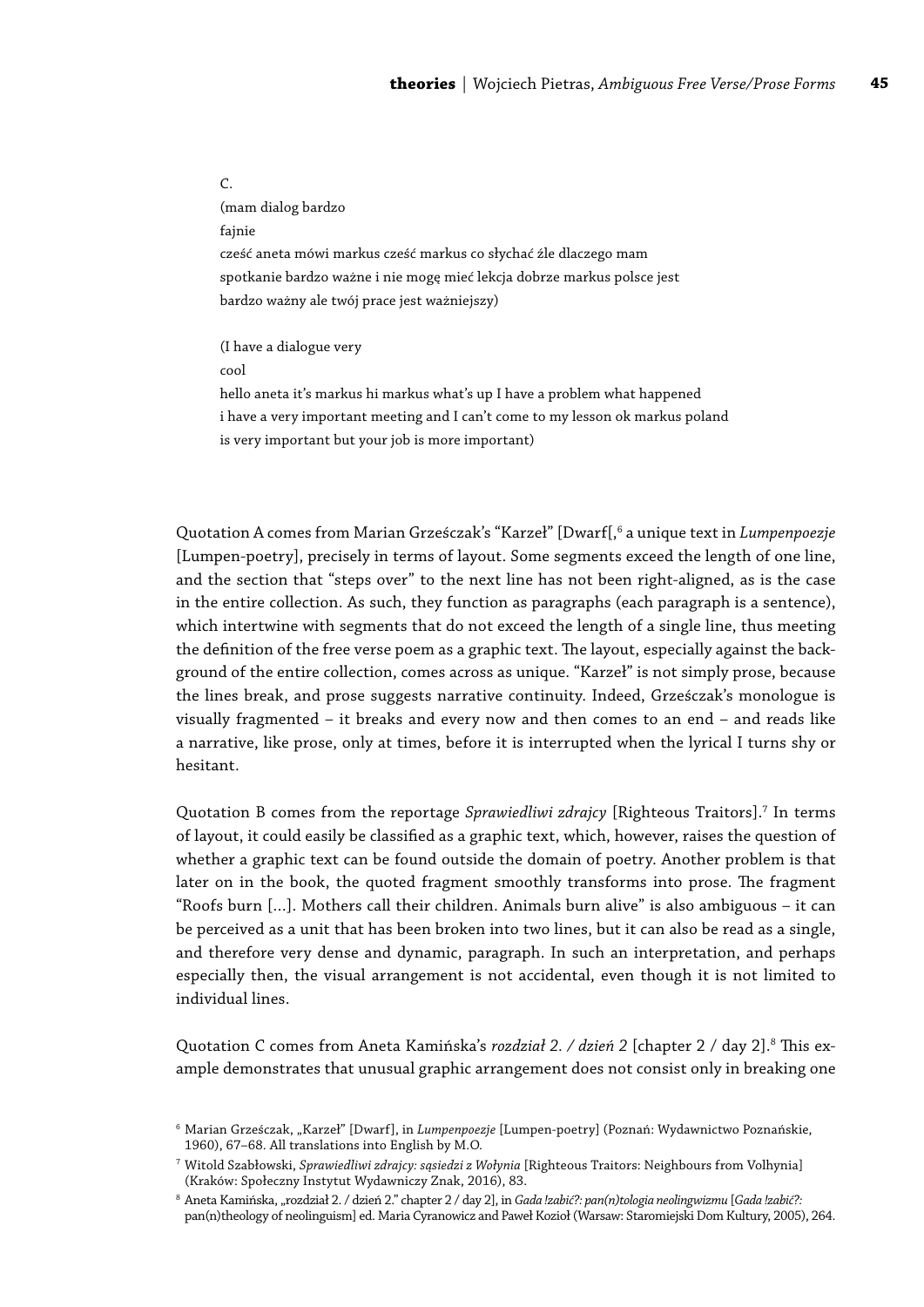sentence into parts, but may also be based on combining answers, which would be usually written in separate lines, into one long line. Such a line, however, falls apart, loses its integrity, and any attempt at an integrated reading, emphasizing the division into lines, seems doomed to failure. And that was probably the point: to convey the impression of communicative chaos and fragmentation in dialogue.

Such unusual works, which challenge the precise definition of the poem, have not been taken into account in versification studies. It was universally assumed that ambiguous texts, with their ambiguous status, are simply not poems and should not be analyzed by versification scholars. Today, however, such an unjust, and, one might add, arbitrary, approach seems to imply that critics are simply not able to address one of the important trends in the recent history of Polish poetry, and literature in general. Revising such narrow definitions of free verse is therefore more beneficial. Indeed, I shall address three key questions: 1) what exactly is the difference between free verse and prose based on? 2) what is the role of layout in the mechanisms of poetry delimitation? 3) what limitations result from looking at the (free verse) poem as one of the manifestations of poetic language, which lies at the heart of the opposition between prose and poetry?

#### 3. The history of the problem – review of critical and theoretical approaches

#### *a) The heritage of* Ohrenphilologie *and formalism*

The close connection between poems and poetry, defining poetry in categorical opposition to prose, and the focus on sound patterning have lain at the heart of Polish versification studies from the very beginning. Drawing on the principles of *Ohrenphilologie*, Wóycicki wrote: "the [p]oet feels more or less clearly, hears internally a certain sequence of tones, the rhythm of this sequence, the melody, the sound that he wants to resound in his work."9 Rhythm played a fundamental role in expressing the "musicality" of the poem, and it was increasingly the rhythm pattern that became the main criterion for distinguishing between poetic and ordinary prose, and, later, for distinguishing between poems and poetic prose.<sup>10</sup> Wóycicki was not interested in the layout of the poem; indeed, if it interfered with his "musical" analyses, he simply ignored it.<sup>11</sup>

Wóycicki's successors, following in the footsteps of Russian formalists, defined verse in such terms. Although Tynyanov<sup>12</sup> and Bernstein,<sup>13</sup> and, in Poland, Siedlecki, formulated their theo-

<sup>9</sup> Kazimierz Wóycicki, *Forma dźwiękowa prozy polskiej i wiersza polskiego* [Sound patterns in Polish prose and Polish poetry] (Warsaw: Skład główny w Księgarni E. Wende i Spółka, 1912), 32–40.

<sup>10</sup>Wóycicki, 40.

<sup>11</sup>Wóycicki, 105–6.

<sup>12</sup> Yury Tynyanov, "Zagadnienie języka wierszy" [Poetic language], in *Rosyjska szkoła stylistyki* [Russian school of literary studies], ed. Maria Renata Mayenowa and Zygmunt Saloni, trans. Franciszek Siedlecki and Zygmunt Saloni (Warsaw: Państwowy Instytut Wydawniczy, 1970), 80–81.

<sup>13</sup>Sergei Bernstein, "Wiersz a recytacja" [Poem and oral performance], in *Rosyjska szkoła stylistyki*, ed. Maria Renata Mayenowa and Zygmunt Saloni, trans. Zygmunt Saloni (Warsaw: Państwowy Instytut Wydawniczy, 1970), 180.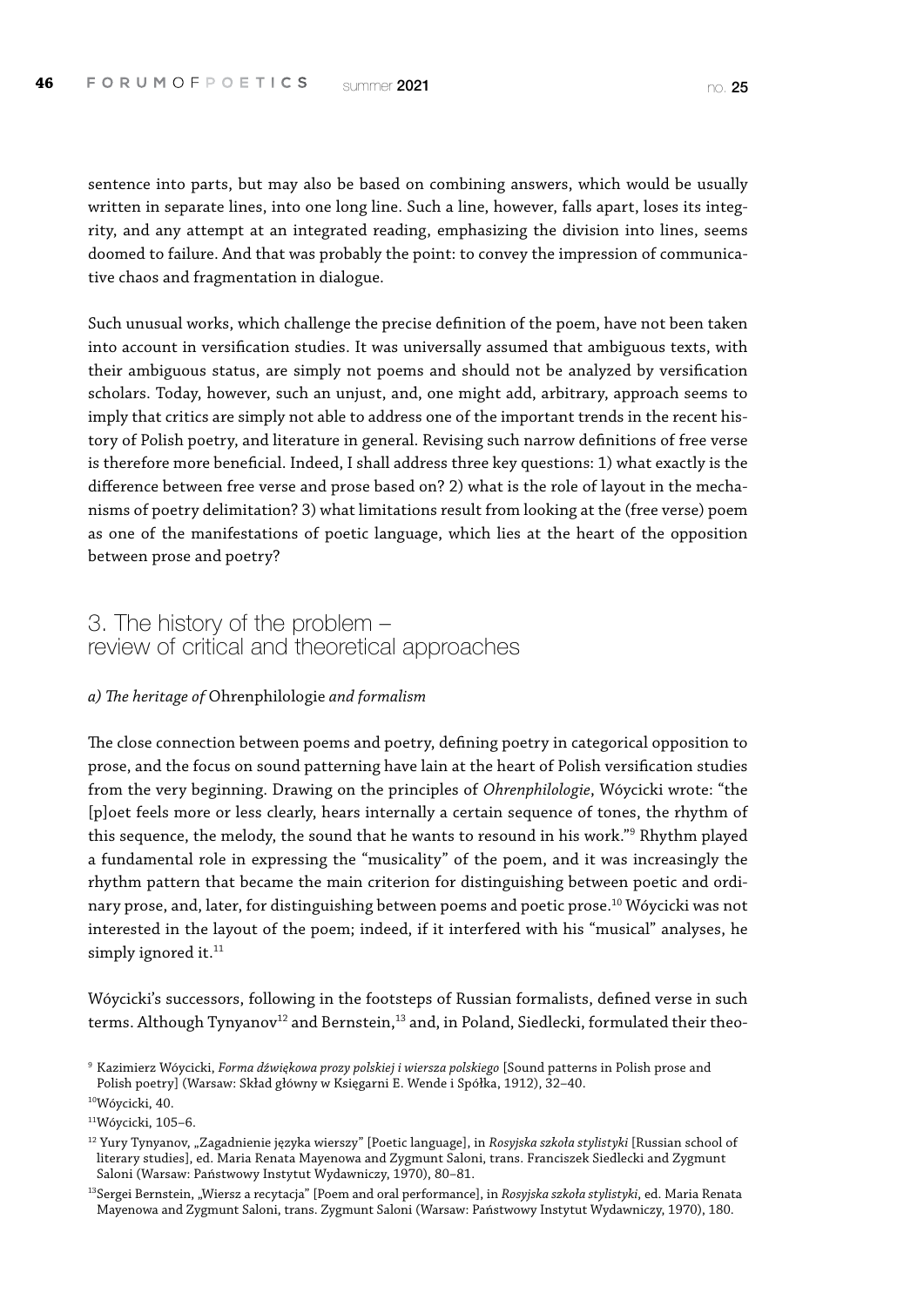ries in opposition to *Ohrenphilologie*, its "axioms" (the essence of verse lies in the sound; verse is essentially different from prose) remained intact. Formalists argued that the essence of verse was to be found in poetry that was not intellectual but based purely on sound.14 And although it was recognized that poetry was not actually "material speech," it always had a potential for "producing sound."15

Such approaches to the poem, shared by *Ohrenphilologie* and formalism, had been taken for granted until the 1990s. As Maria Renata Mayenowa argued, "as a prosodic structure, each poem is opposed to all prosodic forms that are not poetry, both colloquial and written."16 Also, other formalist theoretical and critical inspirations did not contribute to the understanding of the unique status of ambiguous texts. What turned out to be particularly important was Tynyanov's focus on the rhythmic "unity and uniformity" of the line as the basis for equivalence with other lines,<sup>17</sup> regardless of their "content." Tynyanov thus created a shared theoretical basis for studying metrical and non-metrical poems,<sup>18</sup> and thus the long history of versification equivalence, also in Polish literary studies, began. Moreover, for both formalists and their Polish followers the graphic arrangement was only a (requisite) vessel for a non-metrical poem. It was argued that the layout could not give rise to a poem, because the free verse poem was a poem and not prose that was recorded using a unique layout.19 The border between poetry and prose was to be impenetrable, and it also included non-metrical works.

#### *b) The problem of the emotive clause*

Such a theoretical focus of post-war Polish versification studies, one which excluded ambiguous free verse/ prose forms, was further strengthened and developed by Franciszek Siedlecki. The focal point of his "euphonological" analysis was the metrical structure "as the fundamental poetical structure."20 Similarly to Wóycicki, Siedlecki did not pay much attention to the free verse poem, and he completely ignored ambiguous poetry/prose forms. Instead, he focused on sound, and assigned a special role to intonation. While he believed that "poetical intonation may be achieved in and through graphic elements – by dividing certain lexical groups, particles, phrases, etc. into lines (intonation units),"<sup>21</sup> he did not devote much attention to the layout. He also did not say categorically if the graphic arrangement could independently give rise to poetic intonation.

<sup>&</sup>lt;sup>14</sup>Jewgienij Poliwanow, "Ogólna zasada fonetyczna wszelkiej techniki poetyckiej" [General phonetic principle of all poetics], in *Rosyjska szkoła stylistyki*, ed. Maria Renata Mayenowa and Zygmunt Saloni, trans. Zygmunt Saloni (Warsaw: Państwowy Instytut Wydawniczy, 1970), 113–17.

<sup>&</sup>lt;sup>15</sup> Bernstein, "Wiersz a recytacja", 217.

<sup>16</sup>Maria Renata Mayenowa, *Poetyka teoretyczna: zagadnienia języka* 3. [Theoretical poetics: language issues, 3], new extended edition (Wrocław: Zakład Narodowy im. Ossolińskich - Wydawnictwo, 2000), 410.

 $^{17}$  Tynyanov, "Zagadnienie języka wierszy", 105.

<sup>18</sup> Tynyanov, 93.

<sup>&</sup>lt;sup>19</sup> Tynyanov, 109.

<sup>&</sup>lt;sup>20</sup>Franciszek Siedlecki, "Studia z metryki polskiej", in Pisma [Collected essays], ed. Maria Renata Mayenowa and Stefan Żółkiewski (Warsaw: Państwowy Instytut Wydawniczy, 1989), 308.

<sup>21</sup>Siedlecki.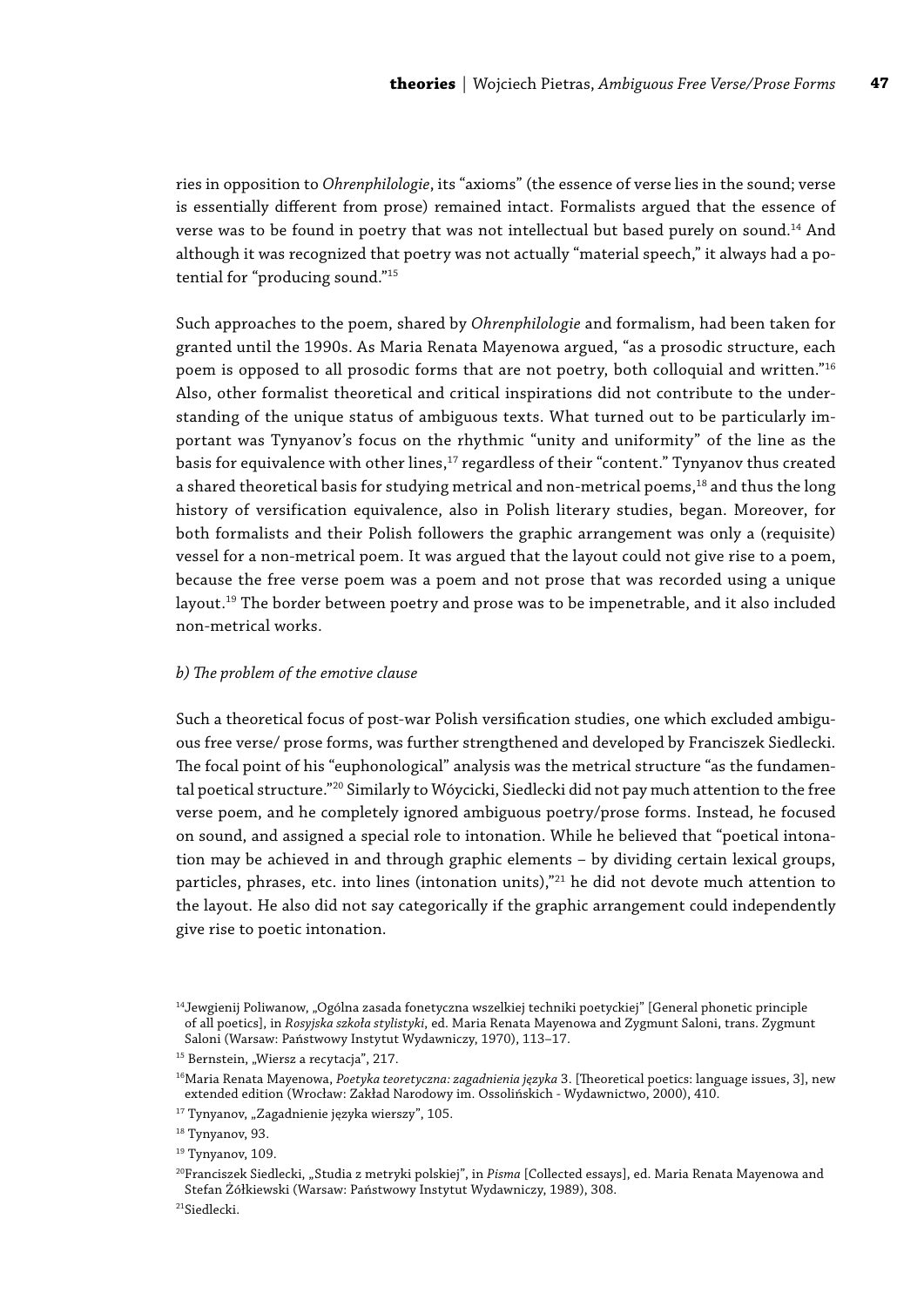Maria Dłuska also initially focused on precise, countable, rhythmic regularities and the systemic evolution of the Polish poem. As a result, in *Studia z historii i teorii wersyfikacji polskiej* [Studies in the History and Theory of Polish Versification Studies], she discusses the free verse poem and the (in)famous "anti-poem" only briefly. The author also does not comment on the relation between such ambiguous forms and prose. Dłuska assumed, in line with Tynyanov, that "any signal that tells us that we should treat sentences as a part of a poem forces us to read them differently than when they are classified as prose."22

In *Próba teorii wiersza polskiego* [Towards the Theory of Polish poetry], the rhythm itself is relegated to the background, giving way to versification equivalence. Nothing changed, however, as far as the opposition between prose and poetry was concerned. The latter is always characterized by compositional repetition, meanwhile in prose, the sentences "are not regular, neither as regards their function, nor their form and length."<sup>23</sup> For Dłuska, the poem is "a structure of excess" and she thus classifies it as artistic and poetical language, which uses different devices but is also ultimately characterized by a clear focus on prosody.<sup>24</sup> Respectively, as regards prosody, intonation, which in the poem is determined by the division into lines, is considered the most important.

At the same time, in *Próba ...* the relationship between poem and poetry, which has not been addressed before, ceases to be an *a priori* axiom. In her attempt to explain the relationship between poetry delimitation and poetic expression, Dłuska introduces the concept of the emotive clause. Her definition of the emotive poem reveals, however, that more precise concepts need to be employed, especially since three elements are involved in it: the poem, poetic expression, and the layout. Without metrical structure, only an expressive *intonem* (final stressed vowel) marks the end of the line, and, in turn, only the layout, which shows the distribution of the "subjective key points in the text," gives us an idea about where *intonems* should appear.25 Nevertheless, for Dłuska, the division into lines is but a trace of an *a priori* ideal intonation that is independent of it, even if this dependence raises doubts as to whether the layout should reflect the intonation designed by the author or whether the intonation is supposed to reflect the layout. If the poem is perceived in terms of sound, and that was Dłuska's perspective, the layout is of course secondary. As a result, however, a poem which cannot be performed orally, or, as Dłuska puts it, an "antipoem," comes across as an anti-linguistic structure, and thus is not seen as a poem at all.

For when it comes to the relationship between the emotive clause and the expressive value of the poem, Dłuska herself noticed its bidirectional character: expressive dominants which divide the text may be "virtually indispensable for the structure of the poem," and their "structural function [...] in turn increases and enhances their expressive value."<sup>26</sup> However, since the motivation and

<sup>22</sup>Maria Dłuska, *Studia z historii i teorii wersyfikacji polskiej* [Studies in the History and Theory of Polish Versification], vol. 2 (Warsaw: Państwowe Wydawnictwo Naukowe, 1978), 173.

<sup>&</sup>lt;sup>23</sup>Maria Dłuska, Prace wybrane 2. Próba teorii wiersza polskiego [Selected works 2. Towards the theory of Polish poetry], ed. Stanisław Balbus, Klasycy Współczesnej Polskiej Myśli Humanistycznej (Kraków: Towarzystwo Autorów i Wydawców Prac Naukowych Universitas, 2001), 41.

<sup>24</sup>Dłuska, 25–28.

<sup>25</sup>Dłuska, 43–45.

<sup>26</sup>Dłuska, 171–72.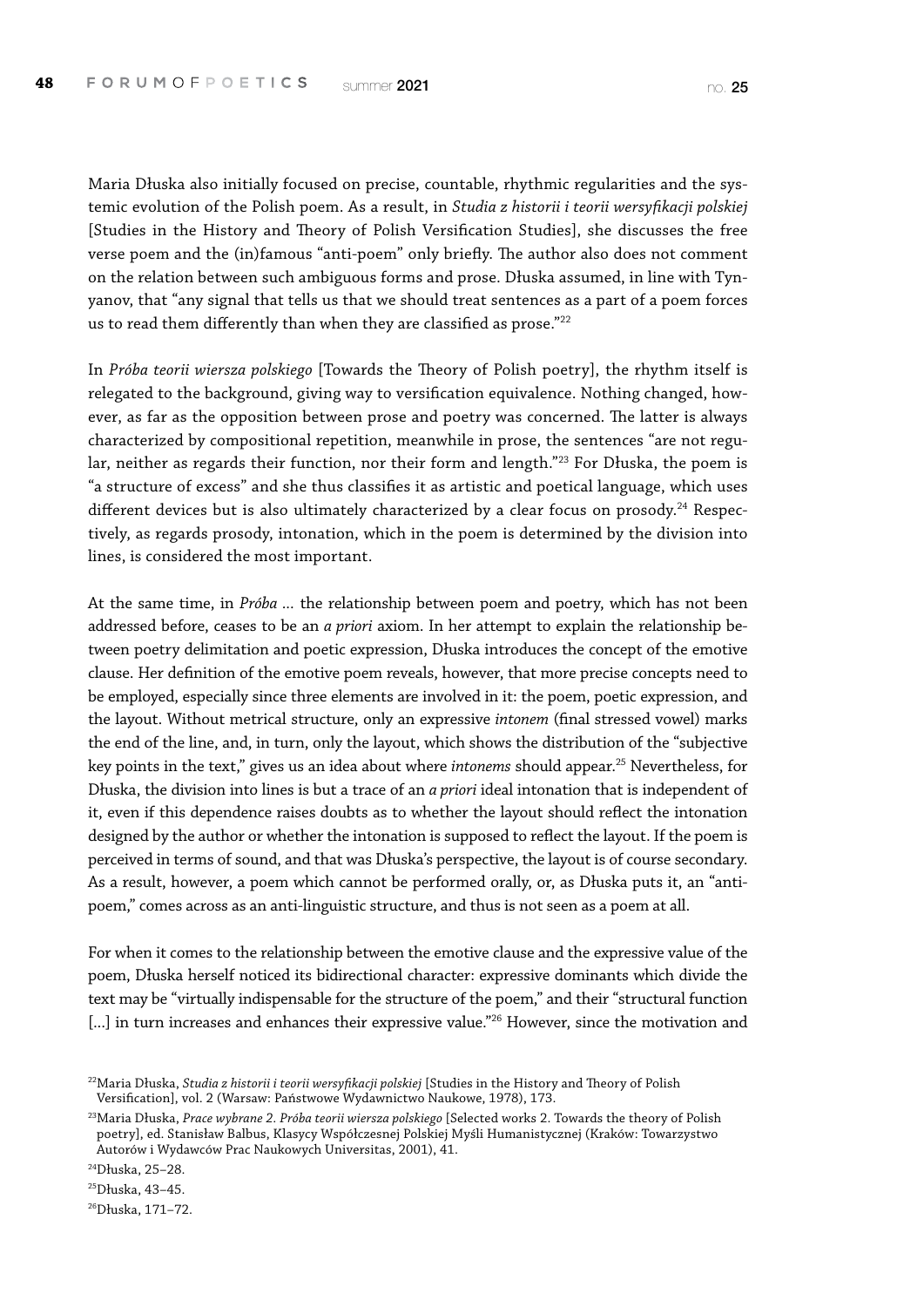reason behind the emotive division of the free verse poem is the subjective expressive nature of clauses, and at the same time the said emotion is also the result of this fragmentation, i.e., its effect, then cause and effect merge into one. As such, the definition of the free verse poem is highly subjective: an emotive poem is endowed with poetic expression, because someone has coded it into the poem. The division into lines ceases to be a means of expression that can be subject to a universal analysis and may only be studied in terms of individual expression. The fact that a clause appears in a given place points to a subjective emotional load and the reader must find it or rather guess that it is there. In fact, the reader or the critic does not describe the mechanisms of poetry delimitation, but what they believe they can "sense" behind a given layout or division into lines.

As a result, the study of versification in irregular metrical structures must take into account the layout, the division into lines, in order to find and understand these "subjective key points in the text." However, if the critic does not think that the layout is "binding" but only suggests one of the possible formats, it is the critic-reader who decides whether the emotive clause is effective and whether the poem is or is not divided into lines. If they decide that emotive clauses appear in places that they do not consider expressive key points, they may not see a given text as a free verse poem, which would at the same time obscure the problem of texts bordering on prose.

Of course, Dłuska did not directly indicate such a possibility. Indeed, she analyzed the problem of ambiguous forms in, so far, the most comprehensive way.<sup>27</sup> However, the above-mentioned assumptions about the nature of the poem also affect ambiguous forms. Dłuska observes that there is "a large field of ambiguous linguistic compositions where the features of poetry and prose intertwine and it is sometimes difficult to decide how to classify a given text."<sup>28</sup> When we analyze a specific text, however, we have to decide whether it is "prose or poetry." And ambiguous forms are texts that could be simultaneously read in two different and contradictory ways. And although Dłuska argues that such works should not be "forced into one of the two categories," she nevertheless formulates "criteria for systemic ordering of ambiguous poetry/prose forms."29

The main criterion is artistic structure and organization of the text, which governs poetic expression. In practice, in her analysis of ambiguous forms, Dłuska focuses on looking for traces of rhythm in prose. For example, in her analysis of Żeromski's *Powieść o udałym Walgierzu* [The Story of the Valiant Waltherius], which is clearly divided into lines, Dłuska focuses on looking for the traces of metrical feet. In conclusion, she states that "[s]ome parts read like poetry – amphibrach and free verse,"30 and ignores paragraphs that are not written in amphibrachic meter, as if the lack of meter, to draw on Siedlecki, eliminated the problem of the division into lines.

<sup>27</sup>Apart from the quoted fragments of *Próba* see also: Maria Dłuska, "Między prozą a wierszem" [Between prose and poetry], in *Prace wybrane 3. Poezja wierszem i prozą* [Selected works 3. Poetry and prose poetry], ed. Stanisław Balbus, Klasycy Współczesnej Polskiej Myśli Humanistycznej (Kraków: Towarzystwo Autorów i Wydawców Prac Naukowych Universitas, 2001), 357-66; Dłuska, "Drugi szkic o pograniczu prozy i wiersza' [Second essay on ambiguous prose/poetry forms], in *Prace wybrane 3. Poezja wierszem i prozą*, 367–87.

<sup>28</sup>Dłuska, *Prace wybrane 2. Próba teorii wiersza polskiego*, 43–44.

<sup>29</sup>Dłuska, 48.

<sup>30</sup>Maria Dłuska, "Modernistyczny barok Żeromskiego. Studium prozy poetyckiej pisarza" [Żeromski's modernist baroque. A study of Żeromski's poetic prose], in *Prace wybrane 3. Poezja wierszem i prozą*, ed. Stanisław Balbus, Klasycy Współczesnej Polskiej Myśli Humanistycznej (Kraków: Towarzystwo Autorów i Wydawców Prac Naukowych Universitas, 2001), 335.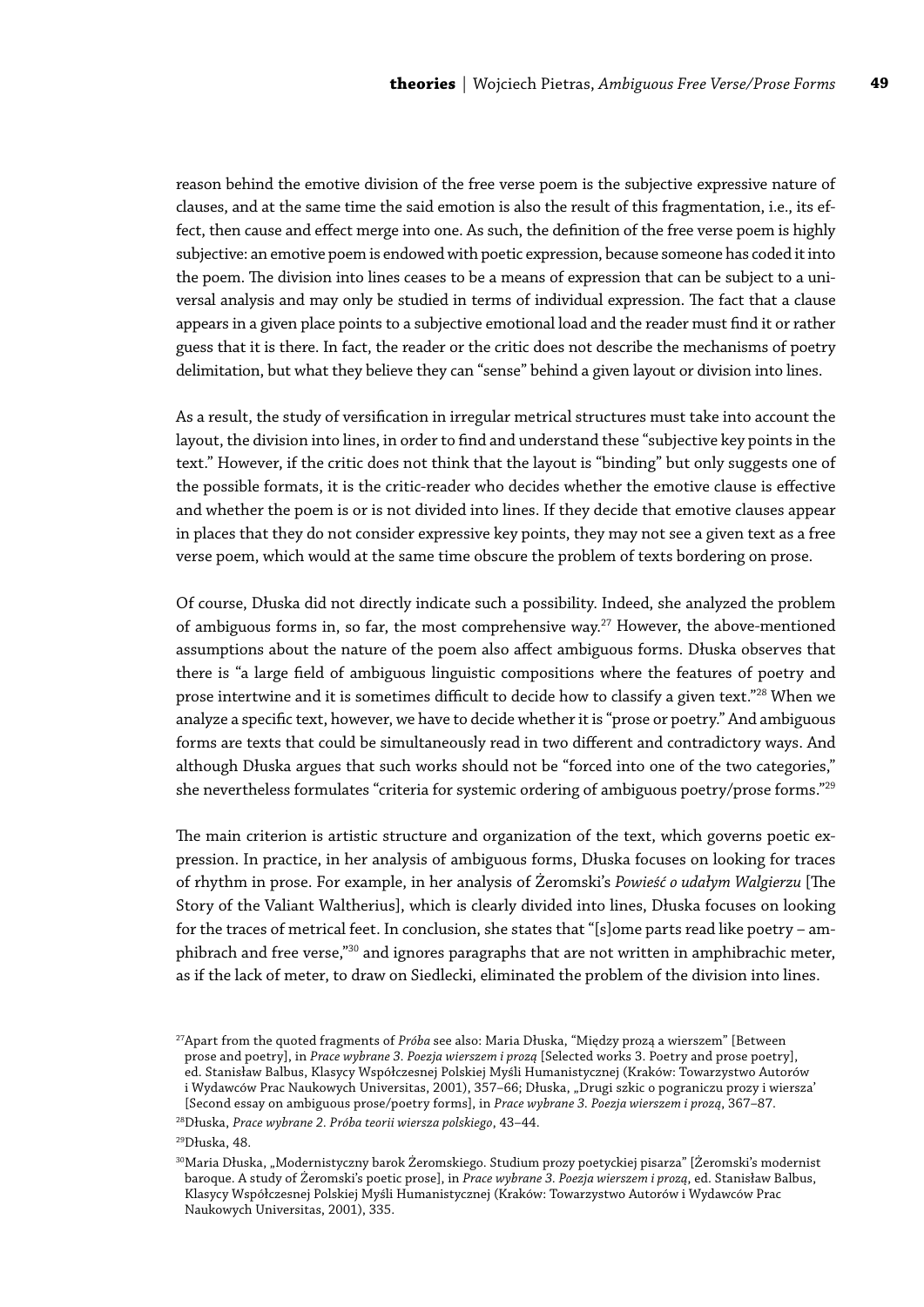Indeed, the unique nature of ambiguous texts prompts us to reformulate the relationship between the layout and poetic expression: the layout is not a reflection of any external organization; it is not a record of expressive intonation but can itself become a means of expression as soon as it ceases to be invisible. Once we pay attention to the layout and the division into lines, we read a given text differently than prose, and intonation may thus be said to result from the graphic organization of the text. We can then analyze the potential result of a given layout, instead of looking for its emotive justification. We can also move away or beyond the study of artistic structure, because in general the mechanism of graphic delimitation can be analyzed regardless of the text's poetic value.

Critics who have addressed this issue after Dłuska tried to resolve the difficulties associated with the very concept of the emotive poem. Adam Kulawik unequivocally, at least in theory, argued that the poem is independent of the poetic organization of the text. On the other hand, when it came to the free verse poem, Witold Sadowski focused on graphic arrangement. Both approaches overcome one of the limitations indicated at the beginning. This, however, is not enough and neither theory may be employed to systematically describe ambiguous works, especially since both are rooted in binary divisions between poetry and prose and between poem and visual text.

#### *c) Poem beyond poetry in Adam Kulawik's works*

Kulawik's goal was to develop "a theoretical foundation for a uniform interpretation of metrical and non-metrical poems."<sup>31</sup> However, since versification studies "must ask about the difference between poetry and prose,"<sup>32</sup> the discipline cannot focus on ambiguous texts (which are in-between poetry and prose).

Kulawik focuses solely on sound: the layout is for him "an 'instruction' for arbitrary delimitation, but only insofar as the layout corresponds to the possibilities and efficiency of systemic prosody."33 However, such assumptions prove problematic when we try to analyze longer fragments of text, which we believe to be poetry, if they contain a number of strong syntactic sections. They "silence" the versification pause:

Łódzki gotyk. Aura jak szkarlatyna. Nie kocham Cię. Nie daję rady. Nie biorę.34

Lodz Gothic. An aura like scarlet fever. I do not love you. I can't do this anymore. I'm out.

Thus, in such segments, the layout is the only readable signal of delimitation. Kulawik, however, categorically claims that it does not turn prose into poetry. While he notices that in various syntactic and versification circumstances the pause functions differently, at the

<sup>31</sup>Adam Kulawik, *Wprowadzenie do teorii wiersza* [Introduction to the theory of poetry] (Warsaw: Państwowe wydawnictwo naukowe, 1988), 16.

<sup>32</sup>Adam Kulawik, *Wersologia: studium wiersza, metru i kompozycji wersyfikacyjnej* (Kraków: Antykwa, 1999), 29. 33Kulawik, 229.

<sup>&</sup>lt;sup>34</sup>Szymon Domagała-Jakuć, "Ulica Zarzewska" [Zarzewska Street], in Zebrało się śliny [Some saliva], ed. Tomasz Bąk i Marta Koronkiewicz (Stronie Śląskie: Biuro Literackie, 2016), 121.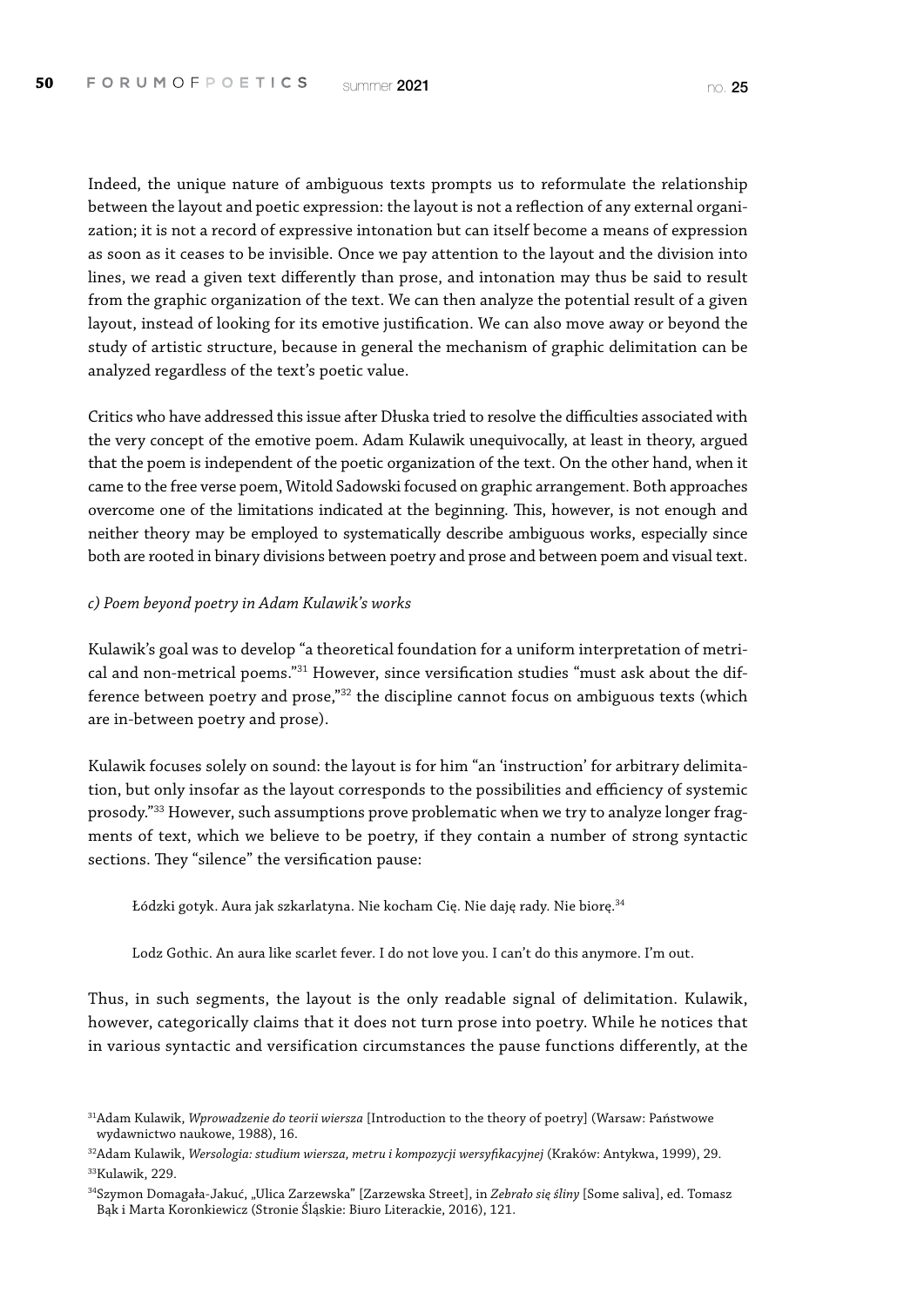same time he considers it an indispensable part of the poem.<sup>35</sup> According to Kulawik, the author should make this signal legible, and the scholar in versification studies shall judge how successful the author was in that respect. The answer to the question about how effective divisions in the poem are is therefore the answer to the question about the difference between poetry and non-poetry; although, as Kulawik emphasizes, one should not classify whole texts, but delimitation mechanisms (tricks) used in its respective parts. $36$ 

#### *d) Witold Sadowski's poem beyond sound*

Claiming that the layout determines *the* canonical form of free verse poems basically means that the theory of graphic text is best suited for explaining the unique nature of in-between forms, with their clearly autonomous, though ambiguous, delimitation.

As Sadowski points out, the layout is not a stable medium for a more complete form of the poem (i.e., sound). In works that rely on visual perception, the layout itself endows, in its own way, the text with "sound," that is, non-verbal means of expression.<sup>37</sup> Thus, the poem turns into "an autonomous two-dimensional spatial structure"<sup>38</sup> that is "endowed with semantic possibilities – one only needs to divert attention from the metrical corset or ignore it altogether."39

According to Sadowski, the properties of this structure may be described in terms of the prosody of the layout, which is equivalent to the prosody of speech. Indeed, this feature is independent of other aspects of the text – it is, as Lotman puts it, a "special graphic construction."40 In the theory of the graphic text, the activated prosody of writing is ensured and activated by the autonomization of the length of the line and graphic segmentation. In the structure of works which meet this condition, "each line is not only a unit, but also the next step in the text, which develops both linearly [...] and in leaps: from one line to the next."41 As a result, "versification, which presupposes visual reading, also enforces a specific way of writing  $[...]$ , a specific way of representing the world."<sup>42</sup>

This effect, as Sadowski points out, may be achieved only in graphic texts and the critic contrasts it with both metrical poetry and prose. However, in *Wiersz wolny jako tekst graficzny*, Sadowski does not discuss the relationship between graphic delimitation and syntax in detail, which renders the assumption that prose and graphic text are direct opposites questionable. Sadowski only generally states that in graphic terms, "any layout is possible" in prose, which "questions the autonomy of the layout." Respectively, "graphic arrangement

<sup>35</sup>Kulawik, *Wersologia*, 46.

<sup>36</sup>Kulawik, 225.

<sup>37</sup>Sadowski, *Wiersz wolny jako tekst graficzny*, 228–37.

<sup>38</sup>Sadowski, 181.

<sup>39</sup>Sadowski, 8–9.

<sup>40</sup>Lotman, *The Structure of the Artistic Text*, 103.

<sup>41</sup>Sadowski, *Wiersz wolny jako tekst graficzny*, 239.

<sup>42</sup>Sadowski, 63.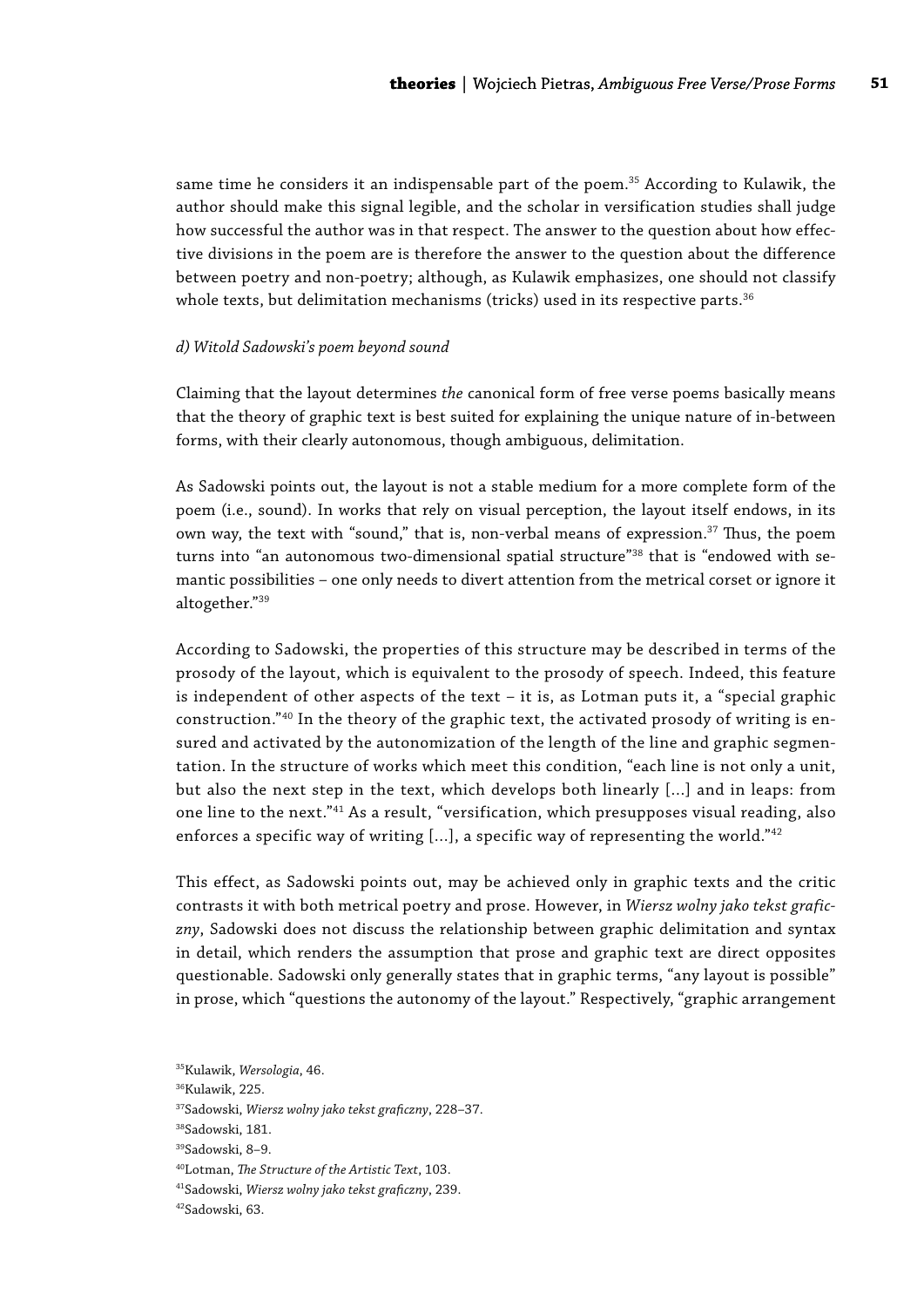in a syntactically organized text automatically transforms it into a graphic text."43 However, while the autonomy of graphic arrangement and the metrical structure may be easily verified, the possible autonomy of syntax seems more problematic, as the non-metrical (i.e., graphic) sentence poems indicate. While a sentence divided into lines is more "expressive" thanks to visual delimitation, i.e., due to the fact that it is a graphic text, the opposite is also true: placing each sentence in a separate line exposes syntactic and logical relations which almost disappear in the "prose" layout, and the layout becomes "transparent." Consequently, graphic delimitation "creates" non-metrical lines and is nevertheless, or perhaps as a result, governed by syntax. This ambiguity, which is undoubtedly also present in the Polish free verse sentence poem, allows us to analyze graphic delimitation from a new perspective.

This new perspective seems useful also in ambiguous graphic structures, in which autonomous delimitation is present, but the segments exceed the length of one line (as in Grześczak's *Karzeł*, quoted at the beginning). In the light of the theory of graphic text, we cannot determine which order, be it graphic or syntactic, is the dominant one. According to Sadowski, the layout is either autonomous and "creates" individual lines, or it does not show this autonomy. Sadowski only discusses these two possibilities. Also, in the light of this theory, the opposition between prose and graphic text is distinct and leaves no room for any ambiguous forms.

#### 4. Looking for a remedy

The above considerations lead to the conclusion that in order to analyze ambiguous free verse/ prose forms we must look at this object of versification studies, and in particular the graphic organization of the text, from the right perspective. We need a perspective that will allow us to see the grey area between the free verse poem and prose as a unique field, and not a troubling collection of deformed works which resist the binary divisions into either prose or (free verse) poetry.

First of all, the study of ambiguous forms requires that we pay special attention to the graphic organization of the text and see it as an autonomous formal problem. In this respect, one can follow the direction indicated by Sadowski.

Secondly, it seems necessary, in line with Kulawik's observations, to acknowledge that delimitation mechanisms and poetic features are not equivalent, i.e., we must move beyond the opposition between poetry and prose. As such, it will be possible to search for objective mechanisms of graphic delimitation and their possible impact on the reception of the text. These mechanisms, in turn, should be treated as the foundation of the poetic effect, and they should also be seen as universal, that is, as also existing outside the field of poetry. In contrast to Kulawik, the critic should therefore refrain, at least at an initial stage of their analysis, from evaluating the delimitation of the text, especially in terms of its function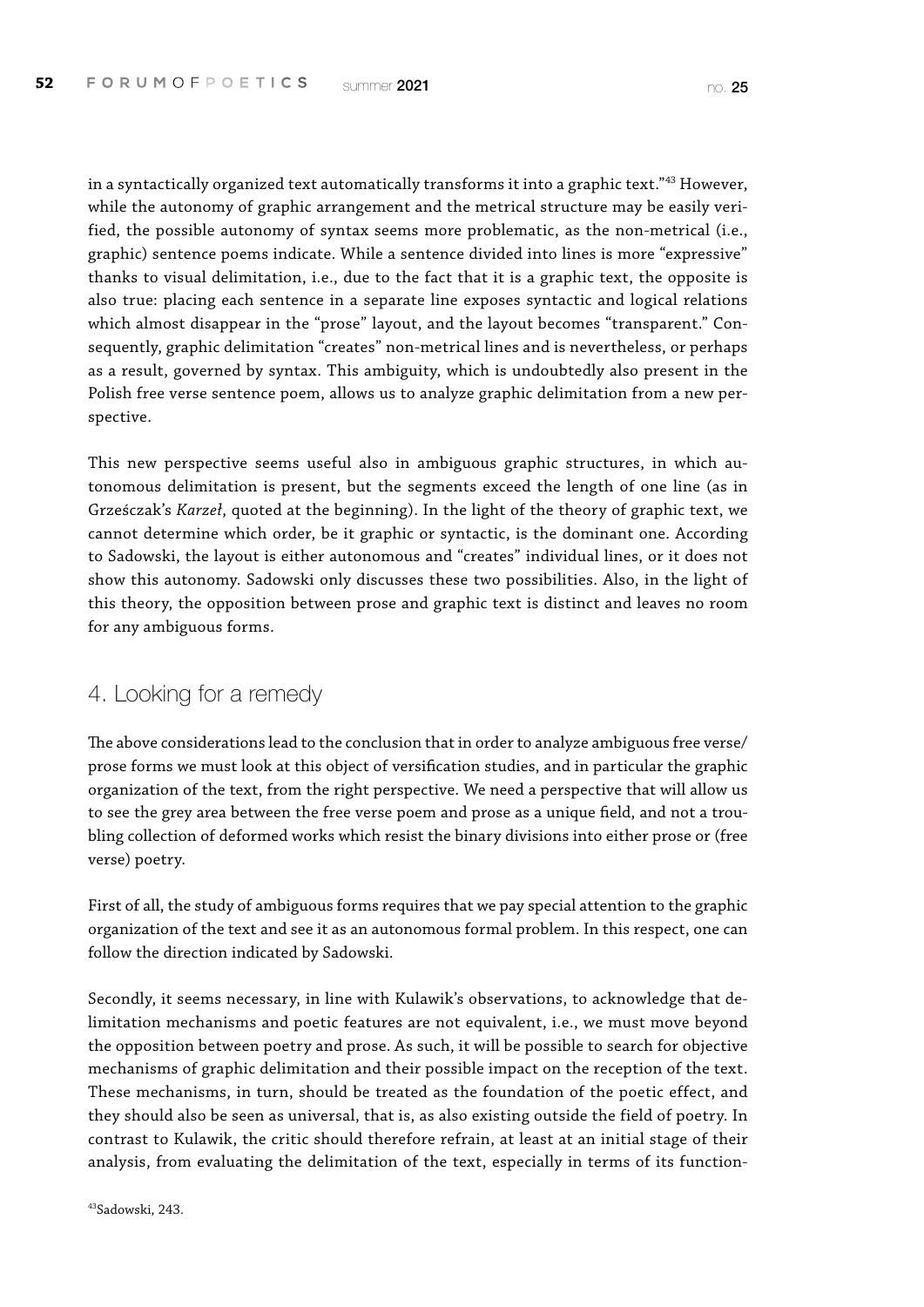ality or non-functionality. Rather, the starting point should be the assumption that each written text, not only poetry and not necessarily divided into lines, is arranged graphically, which may (but does not have to) influence its reception, expression, or semantics. The question about the effects of the layout in question should therefore be preceded by a careful analysis.

It is impossible to indicate here (probably it will never be possible) all necessary and sufficient steps of such an analysis. However, the category of the prosody of the layout seems to be very useful in this regard, albeit in the broader sense discussed in a study that precedes *Wiersz wolny jako tekst graficzny*. In *Tekst graficzny Białoszewskiego* [Białoszewski's Graphic Text], Sadowski convincingly showed the general cognitive potential of a graphic text, arguing that it stems from a handwritten note<sup>44</sup> (later, graphic text was unambiguously assigned to the domain of poetry). This would mean that the prosodic properties of the layout do not have to be limited to graphic texts.

In this broader approach, the prosody of the layout would constitute a set of properties of each written text – specific parameters which guide the reader in the process of reading.<sup>45</sup> The most important parameter, especially in the context of ambiguous works, is the degree of continuity-fragmentation. On the scale of continuity-fragmentation, prose texts are of course closer to the continuity end (though they are not continuous in their entirety<sup>46</sup>), and graphic texts are closer to the fragmentation end.<sup>47</sup> This prosodic feature of the layout may be considered fundamental, because, on the one hand, it is crucial for the process (pace, course) of reading, and, at the same time, it is visible at first glance. On the other hand, the degree of continuity (fragmentation) can be shaped in almost any textual medium: on a piece of paper in handwritten notes, on a book page, but also in any text editor or even an instant messaging window. Perhaps the most important, and certainly one of the most expressive, mechanisms of graphic delimitation is the beginning of a new line; this factor is most visible when such a transition made before the previous line is "filled," i.e., in accordance with the definition of the graphic text. However, this is not the only possibility.

The analysis of graphic arrangement is also the analysis of the author's conscious choice(s). Since these "atypical" traces are visible only against the background of a (by default) "typical" context, this background should also be analyzed. The distinguishing features of a text that is graphically disorganized include, for example, the degree of continuity present in conventional prose writings and the typical layout of the text: relatively narrow margins, justified alignment, the regular distribution of text on the page, etc. Any and all visual arrangements

<sup>44</sup>Witold Sadowski, *Tekst graficzny Białoszewskiego* [Białoszewski's Graphic Text], ed. Eugeniusz Czaplejewicz (Warsaw: Uniwersytet Warszawski. Wydział Polonistyki, 1999), 88–93.

<sup>&</sup>lt;sup>45</sup>Artur Grabowski points to the relation between the layout (and, consequently, also contemporary versification studies) and the mechanisms of linguistic perception. He argues that the "foundation" of the typographic convention of the poem "may be found in the foundations of language itself." Grabowski, *Wiersz*, 178.

<sup>46</sup>On maximum continuity and the difficulties associated with it *cf*. Aleksandra Kremer, *Przypadki poezji konkretnej: studia pięciu książek* [Concrete Poetry: Case Studies of Five Books (Warsaw: Stowarzyszenie Pro Cultura Litteraria, Instytut Badań Literackich PAN, 2015), 27–28.

 $47$ Extreme values, i.e., the opposite poles of the aforementioned scale, are hypothetical due to practical reasons: from a certain point, increasing continuity or fragmentation means that the text becomes illegible.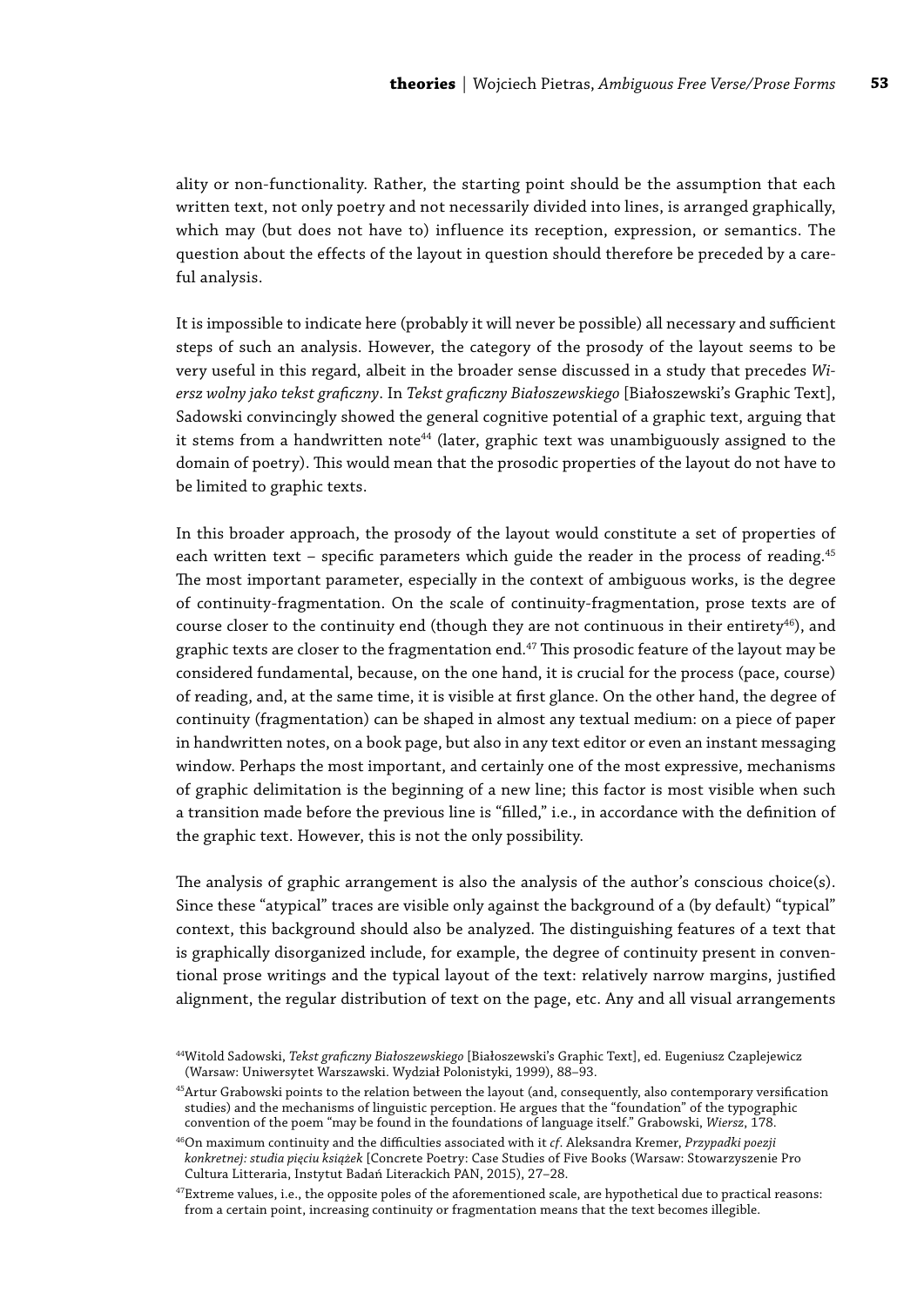– including ambiguous forms, but also graphic texts – which do not comply with the above may be classified as texts which are graphically organized. The pair of concepts "organizeddisorganized" does not, however, constitute a privative opposition, but rather defines the limits of the scale of texts that are more and less organized, both in quantitative (the entire text or only a part of it is arranged in a specific way) and qualitative (more or less expressive organization) terms.

If we adopt such an approach, the degree of textual continuity and graphic arrangement intersect, but they are not contained in one another. The degree of continuity or fragmentation is an objective, at least to some extent, property of the text on the page, as is font size or typeface. The question of the visibility or transparency of a given graphic arrangement, that is, the perceived degree of organization, is, in turn, methodologically framed by reception studies.

Lastly, I argue that the study of ambiguous forms should go beyond the prose/ (free) verse opposition and distinguish between texts that are or are not graphically organized instead. Consequently, in analyzing graphic delimitation, one should not look for one fundamental principle that gives rise to poetry and is absent in prose. Neither does one have to look for a basic compositional unit of a poem (graphic text) or prove that it is integral and essentially different from prose. As a result, the concept of the line, defined as the only possible and necessary result of an autonomous graphic delimitation, can be abandoned.

This limiting concept of the line seems to stem from Sadowski's understanding of the page as a certain predefined matrix, where "each line is as if a specific design idea which gives rise to a series of abstract rows, in which the exactly designated number of characters must fit."48 Thus, the entire page consists of a strictly defined "series of rows" that can be filled in, in whole or in part, or left blank. However, the properties of the lines themselves are inviolable, as if "absolute:" each line has the same capacity, and there is no space between those rows. Therefore, the concept of the line, i.e., a row that is filled in part or in whole, as an indivisible unit of a graphic text is also subject to some sort of absolutization.

The above assumptions could, of course only metaphorically, be described as "Newtonian." This notwithstanding, poetry provides "evidence" that the line can be treated "relativistically:"

to jakby Jezusowi zarzucać samolubstwo. Czemu nie?

Wszystkie udane wiersze są takie same. Mówię w idiolekcie nie dlatego, że to lepszy idiolekt niż mojego bliźniego, lecz bo jest mój,

ale dopóki nie ma on armii ni floty, brak mi domu na świecie<sup>49</sup>.

<sup>48</sup>Sadowski, *Wiersz wolny jako tekst graficzny*, 26.

<sup>49</sup>Jakub Głuszak, "Ma osoba odkryła swą męską stronę [I have discovered my manly side], in *Moje przesłanie do pokolenia współczesnych trzydziestolatków* [My message to the generation of modern thirty-somethings] (Warsaw: Staromiejski Dom Kultury, 2013), 29. Translated into English by M.O.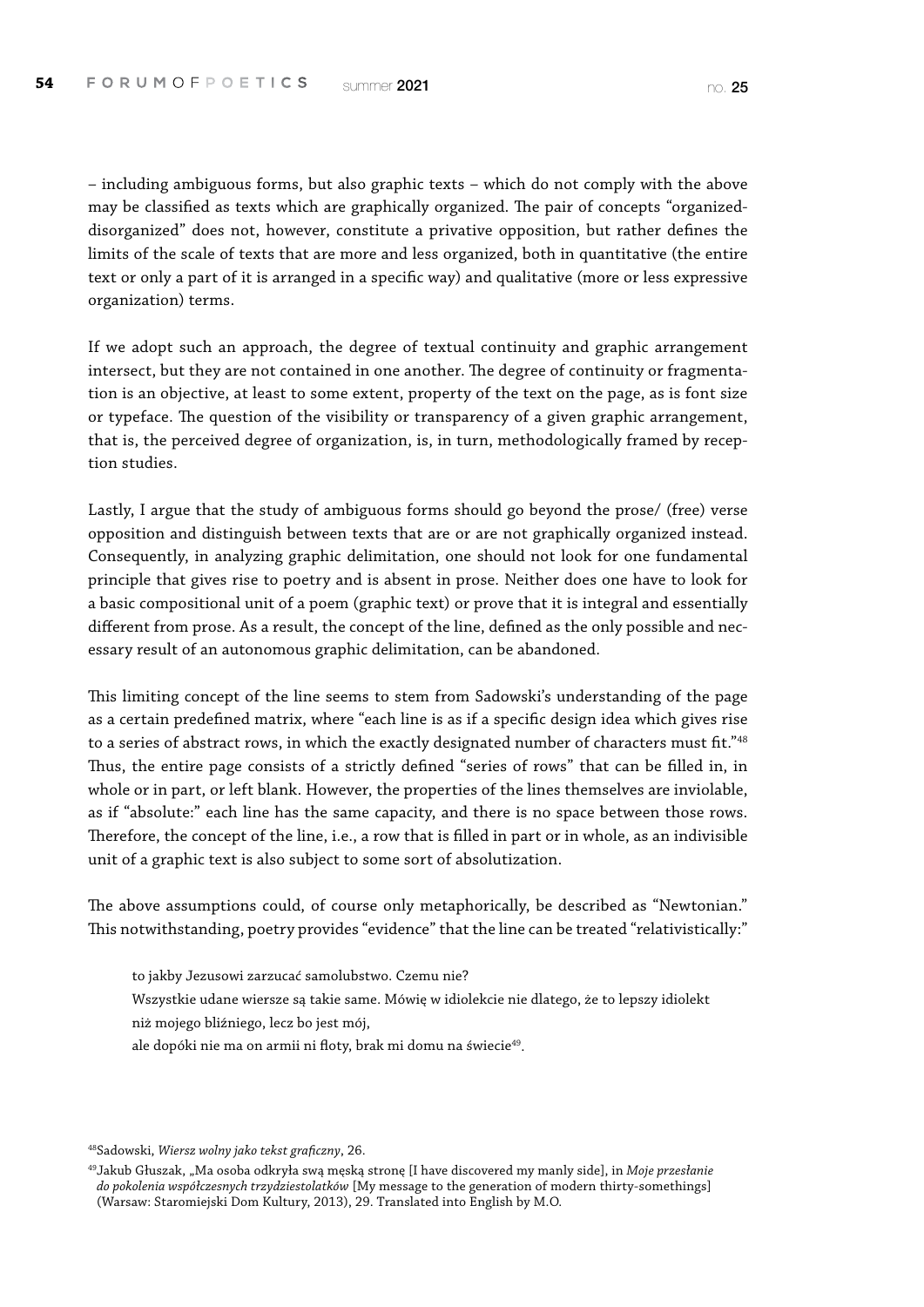it is like accusing Jesus of being selfish. Why not? All great poems are the same. I am speaking in an idiolect not because this idiolect is better than my neighbor's, but because it is mine,

but as long as he has no army or navy, I have no place I could call home in this world.

The font in the second line is smaller, so that everything can fit in it. It is suggested that the I is not fully in control of the argument, because he is unable to arrange his thoughts into segments which both maintain the integrity of the single line and fill it in. Using a smaller font seems to be a last-minute trick that is meant to hide these alleged shortcomings of the I. However, as a result, the second line is governed by different rules than the other lines, because the default format of the row is different. Therefore, it is impossible to divide a page filled with such lines into a series of identical, abstract segments. In his other work (*Wprowadzać pin tak, że każdy przycisk innym palcem*<sup>50</sup> [Enter your pin number so that you press each button with a different finger]), Głuszak goes even further, changing the size of the font within one line and thus dividing it into two parts.<sup>51</sup> This increases the fragmentation of the text, also disrupting the uniformity of the lines. In return, however, reading becomes more dynamic, and the relations between the segments of different size enrich the semantics of the text.

If the line is seen as one of the possible, but not the only, manifestation of autonomous graphic delimitation, we may solve the problems with classifying works which are in part (continuous) prose and in part graphic texts (Sadowski's theory does not explain the status of such works). Since it is possible for the metrical and non-metrical lines to coexist "on equal terms in the same work,"<sup>52</sup> graphic segments of different length may also coexist in the same text. If after a series of lines, i.e., after a paragraph, the author starts a new line, he does so fully aware of the fact that this line will be read in opposition to the paragraph. It will be read as different against this background. In this case, not only the line but also the paragraph make up this graphic arrangement.

The above assumptions point to and help one notice the unique nature of ambiguous forms. The category of graphic text allows one to move beyond the prose/poetry or prose/poem opposition, and, consequently, ambiguous forms cease to be an annoying systematic problem in versification studies. Instead, they function as a field of distinctive and inimitable means of artistic expression.

#### translated by Małgorzata Olsza

 $50$  Jakub Głuszak, "Wprowadzać pin tak, że każdy przycisk innym palcem" [Enter your pin number so that you press each button with a different finger], in *Moje przesłanie do pokolenia współczesnych trzydziestolatków*, 15.

<sup>51</sup>Another proof for the relative nature of the line may be found in Jarosław Lipszyc's *Się* [Self] and *Jałowe obroty*  [Idle rotation], published in the anthology *Gada !zabić?*. Unlike all the other texts in this collection, these poems are arranged horizontally on the page, and thus make use of longer lines. So, if we were to compare *Się* or *Jałowe obroty* with some other graphic text in *Gada !zabić?*, we would conclude that they were created using different principles and it is difficult to compare the visual arrangement of the respective texts; for example, 10 characters in Lipszyc's "horizontal" texts take up proportionally less space than 10 characters in "vertical" texts. Indeed, the entire anthology demonstrates that contemporary poets experiment with the page with great ease. Jarosław Lipszyc, "Się" [self], w *Gada!zabić?: pan(n)tologia neolingwizmu*, ed. Maria Cyranowicz and Paweł Kozioł (Warsaw: Staromiejski Dom Kultury, 2005), 42; Jarosław Lipszyc, "Jałowe obroty" [Idle rotation], in *Gada!zabić?: pan(n)tologia neolingwizmu*, 43.

<sup>52</sup>Sadowski, *Wiersz wolny jako tekst graficzny*, 213.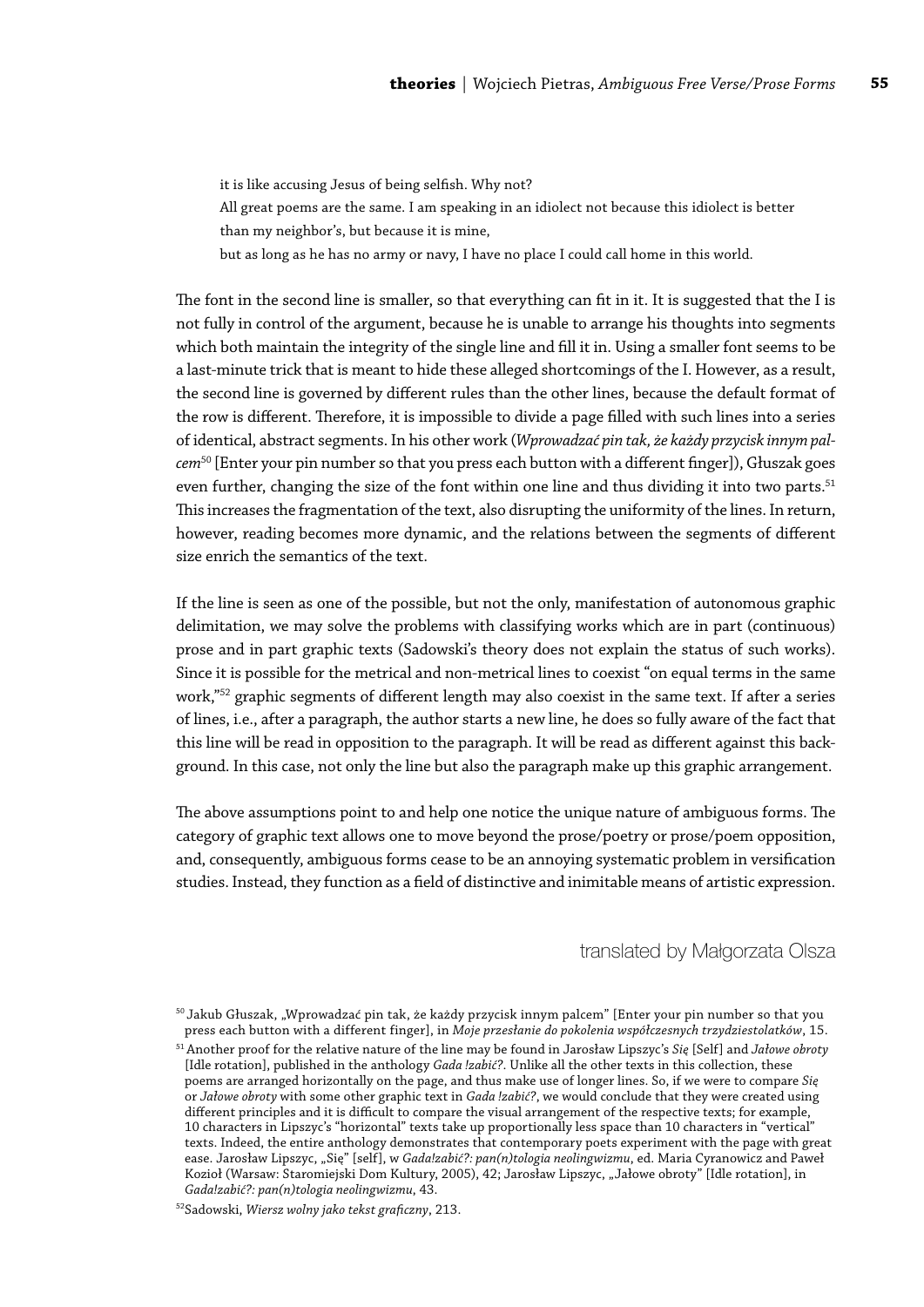#### References

- Bernstein, Sergei. "Wiersz a recytacja". In *Rosyjska szkoła stylistyki*, edited by Maria Renata Mayenowa and Zygmunt Saloni, translated by Zygmunt Saloni, 180–219. Warsaw: Państwowy Instytut Wydawniczy, 1970.
- Dłuska, Maria. "Drugi szkic o pograniczu prozy i wiersza". In *Prace wybrane 3. Poezja wierszem i prozą*, edited by Stanisław Balbus, 367–87. Klasycy Współczesnej Polskiej Myśli Humanistycznej. Kraków: Towarzystwo Autorów i Wydawców Prac Naukowych Universitas, 2001.
- ———. "Między prozą a wierszem". In *Prace wybrane 3. Poezja wierszem i prozą*, edited by Stanisław Balbus, 357–66. Klasycy Współczesnej Polskiej Myśli Humanistycznej. Kraków: Towarzystwo Autorów i Wydawców Prac Naukowych Universitas, 2001.

———. "Modernistyczny barok Żeromskiego. Studium prozy poetyckiej pisarza". In *Prace wybrane 3. Poezja wierszem i prozą*, edited by Stanisław Balbus, 291–357. Klasycy Współczesnej Polskiej Myśli Humanistycznej. Kraków: Towarzystwo Autorów i Wydawców Prac Naukowych Universitas, 2001.

- ———. *Prace wybrane 2. Próba teorii wiersza polskiego*. Edited by Stanisław Balbus. Klasycy Współczesnej Polskiej Myśli Humanistycznej. Kraków: Towarzystwo Autorów i Wydawców Prac Naukowych Universitas, 2001.
- ———. *Studia z historii i teorii wersyfikacji polskiej*. Vol. 2. 2 vol. Warsaw: Państwowe Wydawnictwo Naukowe, 1978.
- Domagała-Jakuć, Szymon. "Ulica Zarzewska". In *Zebrało się śliny*, edited by Tomasz Bąk and Marta Koronkiewicz, 121–23. Stronie Śląskie: Biuro Literackie, 2016.
- Głuszak, Jakub. "Ma osoba odkryła swą męską stronę". In *Moje przesłanie do pokolenia współczesnych trzydziestolatków*, 29. Warsaw: Staromiejski Dom Kultury, 2013.
	- ———. "Wprowadzać pin tak, że każdy przycisk innym palcem". In *Moje przesłanie do pokolenia współczesnych trzydziestolatków*, 15. Warsaw: Staromiejski Dom Kultury, 2013.
- Grabowski, Artur. *Wiersz: forma i sens*. Kraków: Towarzystwo Autorów i Wydawców Prac Naukowych "Universitas", 1999.
- Grześczak, Marian. "Karzeł". In *Lumpenpoezje*, 67–68. Poznań: Wydawnictwo Poznańskie, 1960.
- Kamińska, Aneta. "rozdział 2. / dzień 2." In *Gada!zabić?: pan(n)tologia neolingwizmu*, edited by Maria Cyranowicz and Paweł Kozioł, 264. Warsaw: Staromiejski Dom Kultury, 2005.
- Kremer, Aleksandra. *Przypadki poezji konkretnej: studia pięciu książek*. Warsaw: Stowarzyszenie Pro Cultura Litteraria, Instytut Badań Literackich PAN, 2015.
- Kulawik, Adam. *Wersologia: studium wiersza, metru i kompozycji wersyfikacyjnej*. Kraków: Antykwa, 1999.
- ———. *Wprowadzenie do teorii wiersza*. Warsaw: Państwowe wydawnictwo naukowe, 1988.
- Lipszyc, Jarosław. "Jałowe obroty". In *Gada!zabić?: pan(n)tologia neolingwizmu*, edited by Maria Cyranowicz and Paweł Kozioł, 43. Warsaw: Staromiejski Dom Kultury, 2005.
	- ———. "Się". In *Gada!zabić?: pan(n)tologia neolingwizmu*, edited by Maria Cyranowicz and Paweł Kozioł, 42. Warsaw: Staromiejski Dom Kultury, 2005.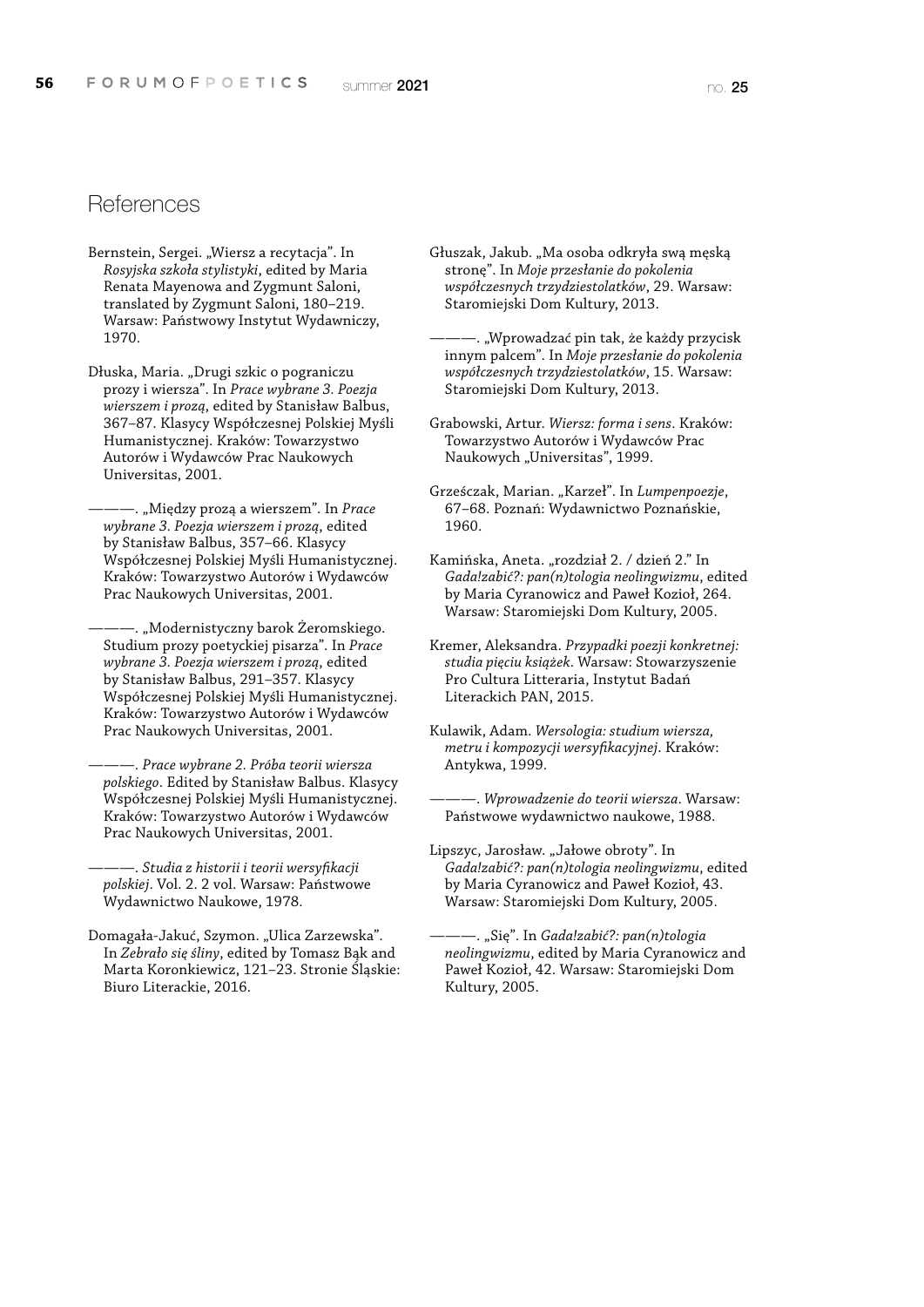Lotman, Juri. *The Structure of the Artistic Text*. Translated by Gail Lenhoff and Ronald Vroon. Ann Arbor: University of Michigan, 1977.

Mayenowa, Maria Renata. *Poetyka teoretyczna: zagadnienia języka*. 3., new extended edition Wrocław: Zakład Narodowy im. Ossolińskich - Wydawnictwo, 2000.

Pietras, Wojciech. "Wers na pograniczach wersologii". *Prace Filologiczne. Literaturoznawstwo*, no. 11 (14) (2021): 259– 73. https://doi.org/10.32798/pflit.541.

Poliwanow, Jewgienij. "Ogólna zasada fonetyczna wszelkiej techniki poetyckiej". In *Rosyjska szkoła stylistyki*, edited by Maria Renata Mayenowa and Zygmunt Saloni, translated by Zygmunt Saloni, 113–32. Warsaw: Państwowy Instytut Wydawniczy, 1970.

Sadowski, Witold. *Tekst graficzny Białoszewskiego*. Edited by Eugeniusz Czaplejewicz. Warsaw: Uniwersytet Warszawski. Wydział Polonistyki, 1999.

———. *Wiersz wolny jako tekst graficzny*. Kraków: Towarzystwo Autorów i Wydawców Prac Naukowych Universitas, 2004.

Siedlecki, Franciszek. "Studia z metryki polskiej". In *Pisma*, edited by Maria Renata Mayenowa and Stefan Żółkiewski, 271–616. Warsaw: Państwowy Instytut Wydawniczy, 1989.

Szabłowski, Witold. *Sprawiedliwi zdrajcy: sąsiedzi z Wołynia*. Kraków: Społeczny Instytut Wydawniczy Znak, 2016.

Tynyanov, Yury. "Zagadnienie języka wierszy". In *Rosyjska szkoła stylistyki*, edited by Maria Renata Mayenowa and Zygmunt Saloni,

translated by Franciszek Siedlecki and Zygmunt Saloni, 67–112. Warsaw: Państwowy Instytut Wydawniczy, 1970.

Urbańska, Dorota. *Wiersz wolny: próba charakterystyki systemowej*. Warsaw: Instytut Badań Literackich PAN, 1995.

Wóycicki, Kazimierz. *Forma dźwiękowa prozy polskiej i wiersza polskiego*. Warsaw: Skład główny w Księgarni E. Wende i Spółka, 1912.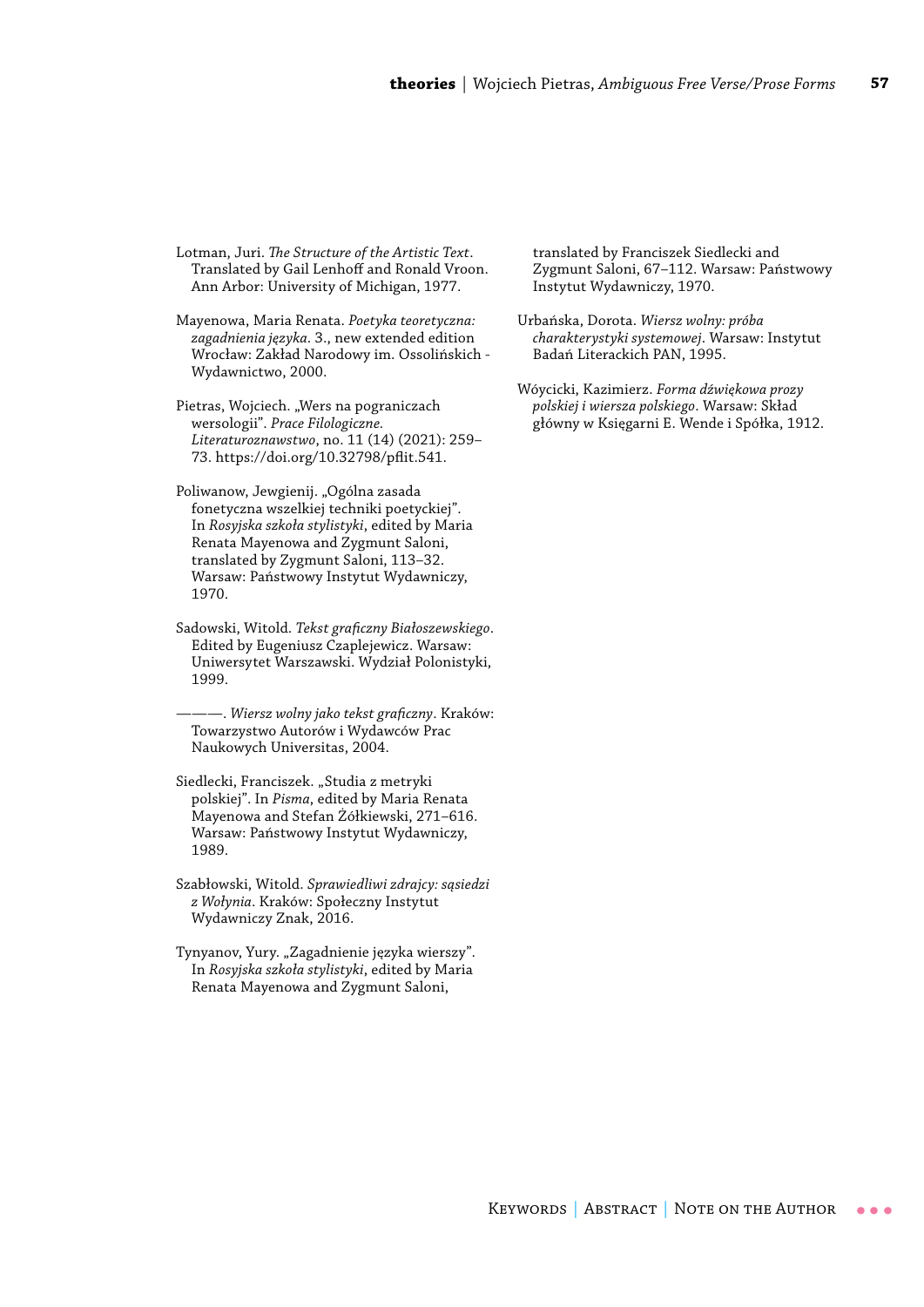## **KEYWORDS**

### **textual prosody**

#### graphic delimitation

#### **Abstract:**

The aim of the article is to identify the reasons behind excluding ambiguous free verse/prose forms from contemporary versification studies, and to outline the perspectives for their reinstatement. This absence seems to be the result of the following assumptions: looking for a precise definition of the free verse poem, focusing on the sound and the rhythm, and thinking in terms of the binary logic and divisions between free verse and prose and between poetry and prose. The theory of free verse as a graphic text may be employed in the study of ambiguous works but it must be modified to eliminate the above-mentioned constrictions.